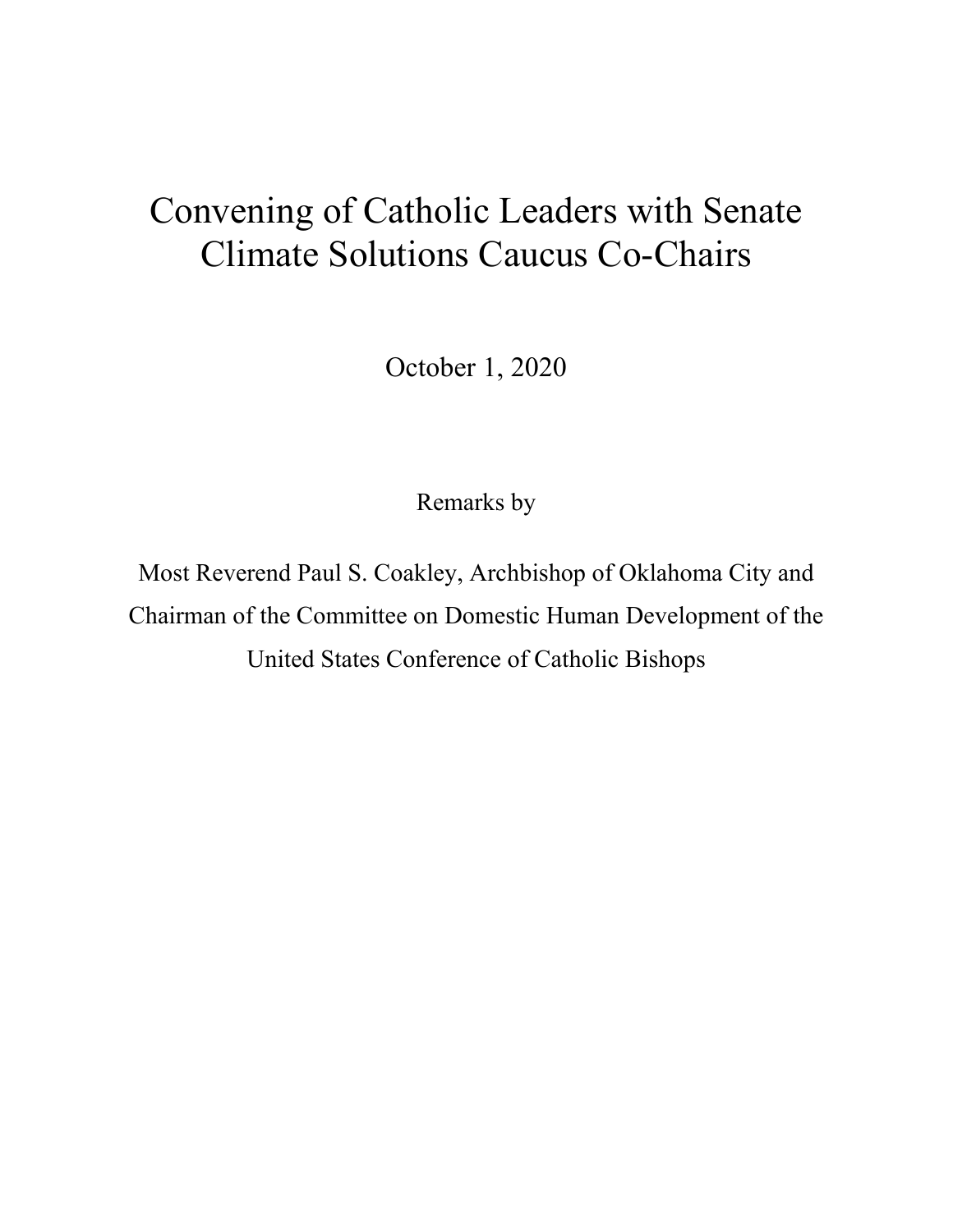Good morning, and thank you all for joining us today. On behalf of the U.S. Conference of Catholic Bishops (USCCB), I want to extend a special thank you first to Senators Mike Braun and Chris Coons for offering their remarks and perspectives today on the Senate Climate Solutions Caucus, to Carla Fajardo of Catholic Relief Services and Scott Hurd of Catholic Charities USA for giving examples of how Catholic institutions are caring for creation, and to Marianne Comfort of the Sisters of Mercy for moderating our discussion. I especially want to thank all of our viewers following online today. A special welcome to all of the Congressional staffers joining us today during a very busy week. Thank you for all the work you are doing in this difficult time to encounter the public policy challenges of today and to advance the common good.

We are convened virtually today to speak about "good news." As the Catholic Archbishop of Oklahoma City and Chairman of the U.S. Conference of Catholic Bishops' Committee on Domestic Justice and Human Development, I am entrusted with announcing the Gospel. Today, I will try to apply the good news to the hope and possibilities of working together to protect and safeguard the environment, our common home.

Good news can be a difficult topic today. I am well aware of, and offer my sincere prayer for, the hardships that so many Americans are experiencing right now –and I imagine that includes many of you—due to illness or the loss of a loved one from the pandemic, racial injustice and violence, lost jobs and income, and the impact of numerous disasters around the country: fires, floods, tornadoes and hurricanes. Yet, amidst hardship, suffering and sin, there is "good news" to proclaim. God is always doing something new.

In my remarks today, I will explain why the Catholic Church cares about the environment, and summarize some of the actions we are taking in the United States. Then I want to tell you how the Senate Climate Solutions Caucus and its bipartisan and inclusive model connects deeply with a Christian vision of environmental stewardship. And finally, I will highlight what Catholic social teaching contributes to climate policy and use examples of how Catholic Relief Services, Catholic Charities, and the Catholic Campaign for Human Development put these principles into action. Collectively, the contributions of the Senate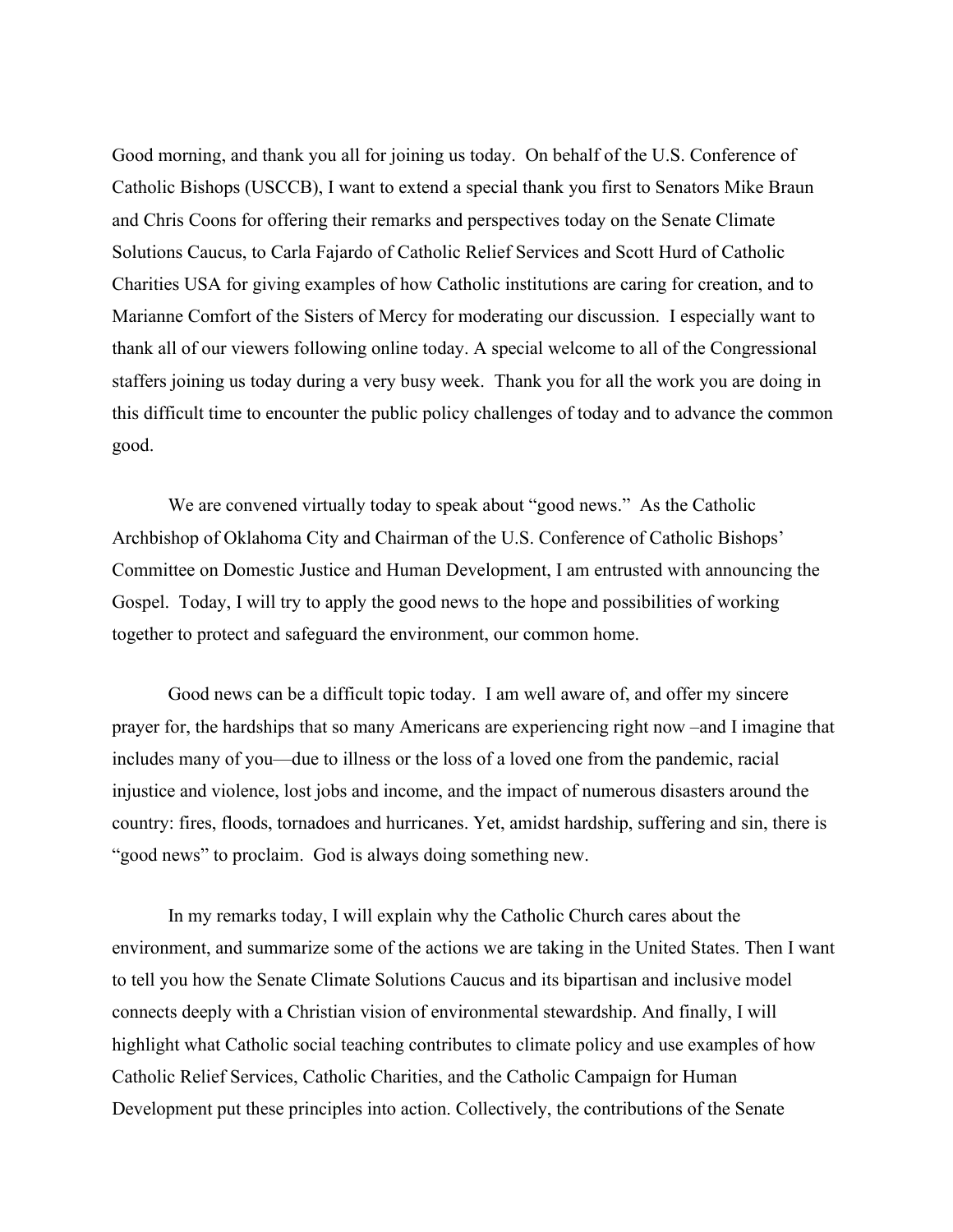Climate Solutions Caucus and Catholic agencies, along with numerous other organizations that serve human beings and the environment, are "good news" that we can appreciate and encourage.

To begin, why does the Catholic Church care so much about the environment? Many of you may be familiar with Pope Francis' 2015 letter *Laudato Si*', which laid out the case in great detail, drawing on Scripture and centuries of Catholic thought. The words *Laudato Si'* come from an ancient prayer of St. Francis of Assisi, in which he praises God through gratitude and love for all of creation, for the animals, the sun, the moon, the stars, wind, water, and fire. All things that sustain and give life. As we hear in the beginning of book of Genesis, "God saw everything he had made, and behold it was very good" (Gen. 1:31). God's goodness is expressed in the abundance and diversity of creation. From our tradition, we hear that everything that is, our world, our very selves – body and soul – all is a gift. We did not make it. It was given to us. And it is very good. The environment, in the language of Catholic social teaching, is a common good. It is for everyone. Everyone relies on it to live a decent life. And we can only enjoy this good by working together to care for it.

The USCCB was quick to address climate change as a moral challenge, issuing a document in 2001 called "*Global Climate Change: A Plea for Dialogue, Prudence, and the Common Good*." Numerous individual bishops, Catholic State Conferences and bishops in specific regions of our nation had issued statements about environmental stewardship and climate change. However, Pope Francis' *Laudato Si'* spurred unprecedented environmental action around the world, including in the United States. This year, on the fifth anniversary of its publication, we used the occasion to take stock of the many spiritual, educational, practical and social activities that we and our partner organizations set out to do in response to *Laudato Si'.*[1](#page-2-0) Among these, I include policy positions taken by the USCCB on federal environmental legislation and regulations such as support for bills sponsored by members of the House Climate Solutions Caucus like the Climate Solutions Commission Act, the Energy Innovation and Carbon Dividend Act and more recently the Great American Outdoors Act.

<span id="page-2-0"></span><sup>1</sup> https://www.usccb.org/issues-and-action/human-life-and-dignity/environment/upload/summary-activitieslaudato-si.pdf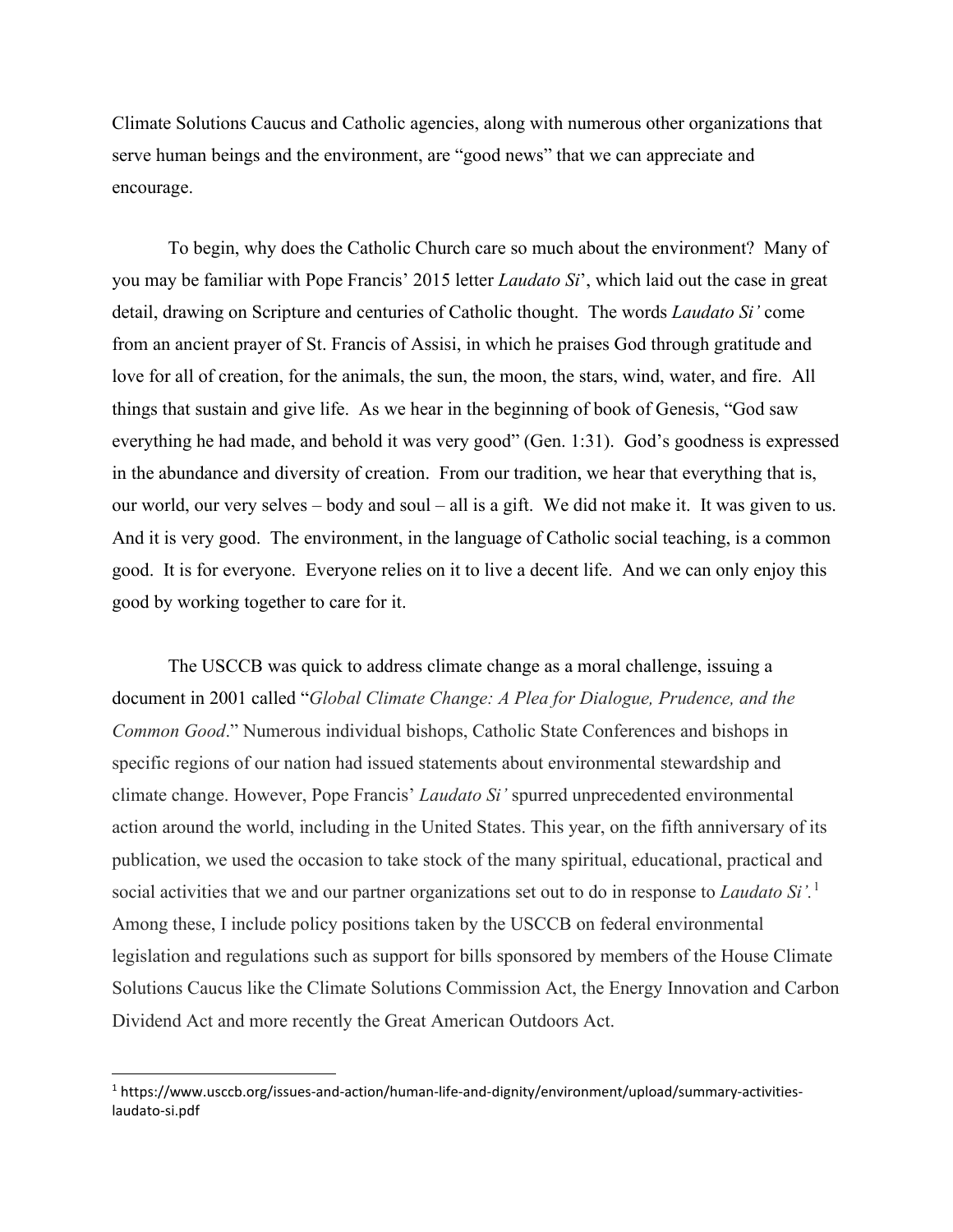Furthermore, the USCCB, along with the Catholic Climate Covenant and other partners, support the Vatican's "Laudato Si' Action Platform," a 7-year project for institutions to reach sustainability that was released earlier this year. The Action Platform encourages Catholic communities, institutions, Dioceses and parishes around the world to become more sustainable, living witnesses of Christian stewardship. The USCCB is also a partner of the Season of Creation, where Christian churches around the globe celebrate a special time of care for creation, from September 1<sup>st</sup> to October 4<sup>th</sup>, the feast of St. Francis of Assisi, only a few days away. In fact, one of the inspirations for this event today was the Season of Creation. Finally, I should mention Pope Francis' numerous remarks about the COVID-19 pandemic, echoed on several occasions by the U.S. Bishops. The Pope recognizes our collective suffering and fragility, and proposes a vision for rebuilding a more just, caring and generous world, which includes our relationship with the environment.

Turning to the Senate Climate Solutions Caucus, it is, of course, not formally or even informally associated with Christianity or the Gospel, yet it is certainly "good news." When Pope Francis addressed the Joint Meeting of Congress in September of 2015, he referenced *Laudato Si',* and said:

This common good also includes the earth, a central theme of the encyclical which I recently wrote in order to "enter into dialogue with all people about our common home" (ibid., 3). "We need a conversation which includes everyone, since the environmental challenge we are undergoing, and its human roots, concern and affect us all" (ibid., 14). . . . I am convinced that we can make a difference and I have no doubt that the United States – and this Congress – have an important role to play*[2](#page-3-0)*

I think that when Pope Francis said those words, the Senate Climate Solutions Caucus was exactly the kind of forum that he had in mind, one based on inclusive dialogue, finding common ground and forward-looking solutions.

Allow me to offer two important policy reasons why the Senate Climate Solutions Caucus is "good news." First, the environment, and environmental policy, require a united and

<span id="page-3-0"></span><sup>2</sup> http://w2.vatican.va/content/francesco/en/speeches/2015/september/documents/papafrancesco\_20150924\_usa-us-congress.html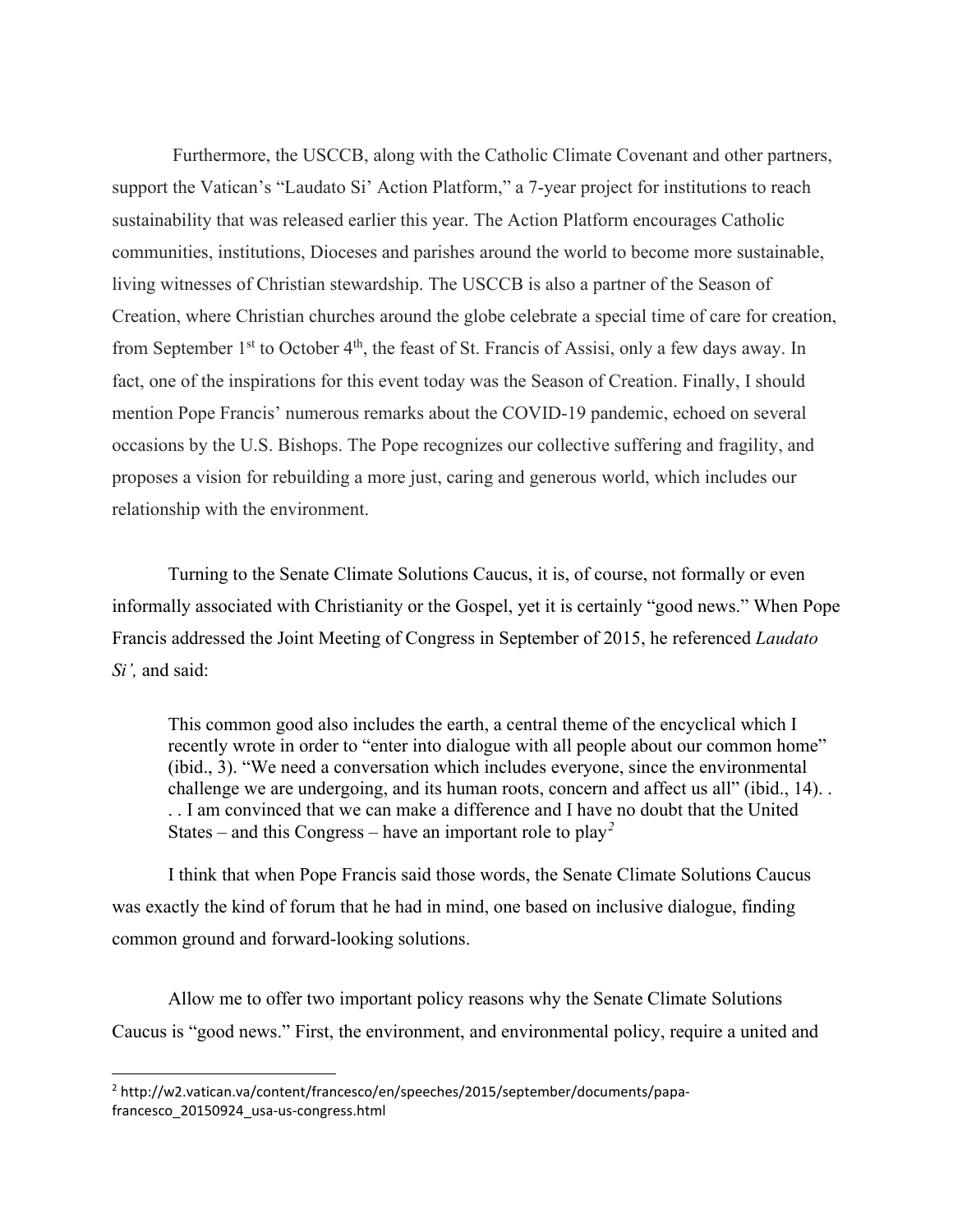concerted effort on behalf of all of us – a conversation "which includes everyone" – and in the political realm this means **bi-partisanship**. This is Pope Francis' main point about ecology in his address to Congress, and is reflected in the title of the encyclical: *"on the care for our common home.*" The Caucus adheres to a membership scheme that ensures that for every new Democrat to join the caucus, a Republican must join alongside them (and vice-versa). Creation belongs to all of us, and it requires that we care for it **together.** The environment, often a fragile gift, cannot afford to have disagreements and partisan self-interests get in the way of concerted, effective policy and action. This bi-partisan caucus is set-up to do just that and is a sign of hope amidst such growing political fragmentation and polarization. That is good news!

And it leads me to my second point. Along with unity, we need **action**, **effective** action. The environment, which as Christians we see as the Lord's Creation, is made up of a complex web of interrelationships and long-term processes that keep a delicate ecological balance in harmonious function. Effective environmental policy requires **long-term legislation** that protects species, biomes, and processes as well as human interactions and wellbeing. We cannot rely on executive orders that can be rolled back to protect the environment. **We need Congress to act!**  *Creation* needs Congress to act, *in bi-partisan fashion and for the long-term.* 

For these reasons and many others, the USCCB has followed closely and encouraged the Climate Solutions Caucus. Years ago, when the **House** Climate Solutions Caucus was formed, the USCCB worked closely with congressional members and staff, supported legislation, encouraged advocacy and even hosted the Co-Chairs' lead staff during our Bishops' committee meeting. It is indeed "good news" that now we also have a **Senate** Climate Solutions Caucus – still in its first year – and I look forward to a long-lasting collaboration to support and promote climate solutions.

How can the Catholic approach help us to be more just and generous in our care for the environment? One of the key contributions, expressed in *Laudato Si'* and in the concrete works of CRS and CCUSA that we will hear more about later is *integral ecology*. Integral ecology recognizes that "everything is connected", and that we must address ecological problems by seeking sustainability, unity and the common good for people and the planet. These ideas must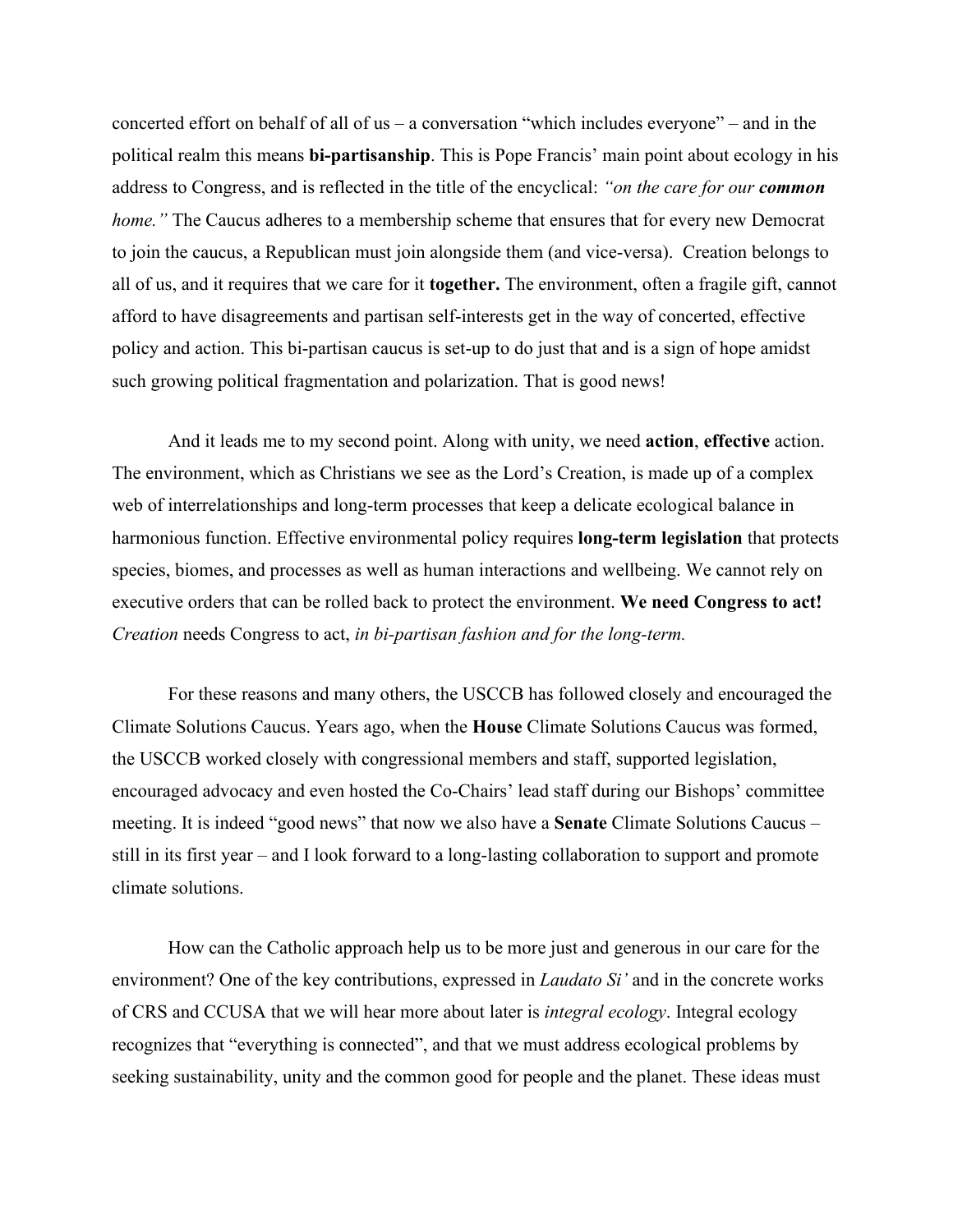be concrete and real. They must have integrity. Permit me to briefly outline three important points of integration exemplified by the work on climate change by these faith institutions.

First, *integration between the needs of the environment and the needs of people, especially the poor*. It is the poor and vulnerable who suffer the most from environmental degradation. As the Pope said in *Laudato Si'*, we need to be careful with a "'green' rhetoric" that tends to "forget the excluded" and the poor: "we have to realize that a true ecological approach is also a social approach; it must integrate questions of justice in debates on the environment, so as to hear *both the cry of the earth and the cry of the poor*" (49). As we will hear, the work of **Catholic Charities** gives insight into how the poor are the most affected by disasters – hurricanes, forest fires, floods, tornadoes – and our duty to help their immediate needs. Assisting the poor and suffering from the effects of these disasters is also a matter of justice.

Second, and related to the first point, is the *integration of climate change mitigation and climate change adaptation* – we need to do both. In the tradition of notable global climate negotiations, adaptation has often been underappreciated. Climate mitigation—reducing our greenhouse gas emissions through multiple strategies—rightly gets much attention, and is an urgent and necessary focus of climate policy. However, adaptation is equally important: right now, there are millions of people suffering the effects of climate change, and they need our help. There are also plants, animals and ecosystems which must be protected. Even the best climate mitigation efforts – most of which fall far short of the Paris Agreement goals – will take decades to be felt. The vulnerable need help right now, not tomorrow. **Catholic Relief Services** are true experts in climate adaptation. Their work around the world helps people to adapt to climate change, taking into account their cultures, faith, health, local economies and ecosystems, and other needs, while also addressing climate mitigation and its long-term effects. This integrated approach is key for finding effective climate solutions, and CRS leads the way with their witness.

Third, is the *integration between faith and science*. As Pope St. John Paul II reminded us, "Faith and reason" – and I emphasize science as a central form of "reason" – "are like two wings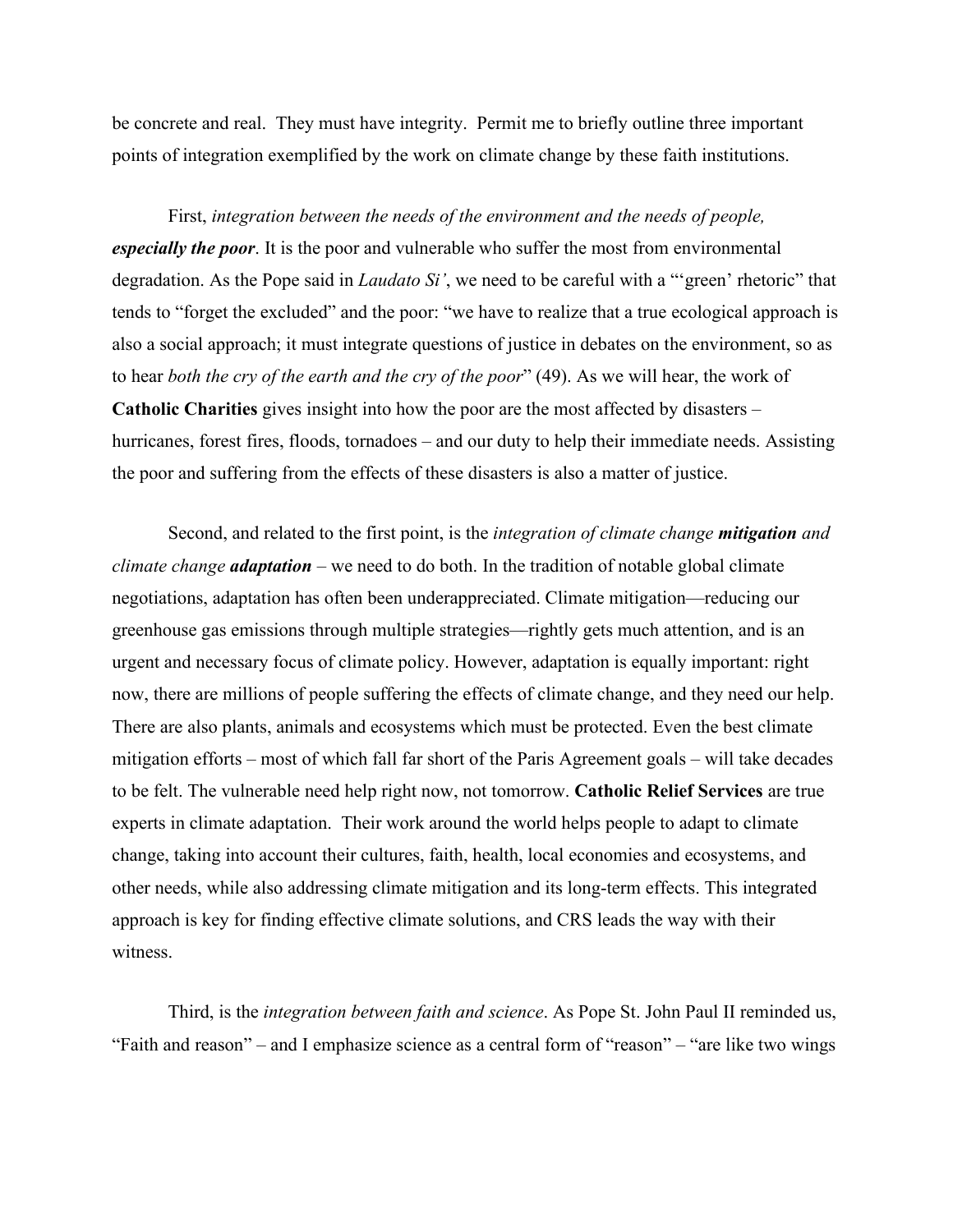on which the human spirit rises to the contemplation of truth."[3](#page-6-0) We are in desperate need of good reasoning, good governance and good science – *and above all truth* – for climate policies. Policy experts, lawmakers, institutions, businesses, citizens and faith communities all need to work together, guided by the best science available. However, we also need to remember that science has its limits and blind spots; there are things that science cannot see. And here, faith can often make visible what is invisible to data sets and computational models: the suffering of ordinary people, the capacity to move hardened hearts, the contemplation of the beauty of nature for its own sake, and the ability to give without counting the cost.

One example of the integration of science and faith is a project of the **Catholic Campaign for Human Development** (CCHD). Over the years, CCHD has invested \$6.6 million in 80 organizations across 28 states and 42 dioceses to help communities address local issues related to the environment. And CCHD doesn't simply throw money at problems; rather, it funds community organizations directly and empowers the community to address its own needs. This year, CCHD awarded a \$500,000 national grant to a project titled "Caring for Creation, Caring for Community," to assist low-income people in the Southeast "to overcome the impacts and address the root causes of climate change" over the course of the next five years.<sup>[4](#page-6-1)</sup> The project will use the best science to identify the impacts of disasters on poor communities, and help these communities – which often can't afford evacuations, relocations and growing housing costs – to adapt and become more resilient. Inspired by faith principles, the project sees the connections between climate and the environmental injustice suffered by communities of color. It connects the environmental justice of *Laudato Si'* with our efforts for racial justice, including the U.S. Bishops' pastoral letter against racism, "Open Wide Our Hearts."

Inspired by all these examples and with a "wide open heart," I am delighted to be joined by our presenters today. We are united by "*the care for our common home"* in a forum that invites us to integrate our faith and reason, our love for nature and love for the poor, and to put

<span id="page-6-0"></span><sup>&</sup>lt;sup>3</sup> [http://www.vatican.va/content/john-paul-ii/en/encyclicals/documents/hf\\_jp-ii\\_enc\\_14091998\\_fides-et](http://www.vatican.va/content/john-paul-ii/en/encyclicals/documents/hf_jp-ii_enc_14091998_fides-et-ratio.html)[ratio.html](http://www.vatican.va/content/john-paul-ii/en/encyclicals/documents/hf_jp-ii_enc_14091998_fides-et-ratio.html)

<span id="page-6-1"></span><sup>4</sup> [https://www.ncronline.org/news/earthbeat/us-bishops-anti-poverty-program-puts-laudato-si-action-500000](https://www.ncronline.org/news/earthbeat/us-bishops-anti-poverty-program-puts-laudato-si-action-500000-grant) [grant](https://www.ncronline.org/news/earthbeat/us-bishops-anti-poverty-program-puts-laudato-si-action-500000-grant)